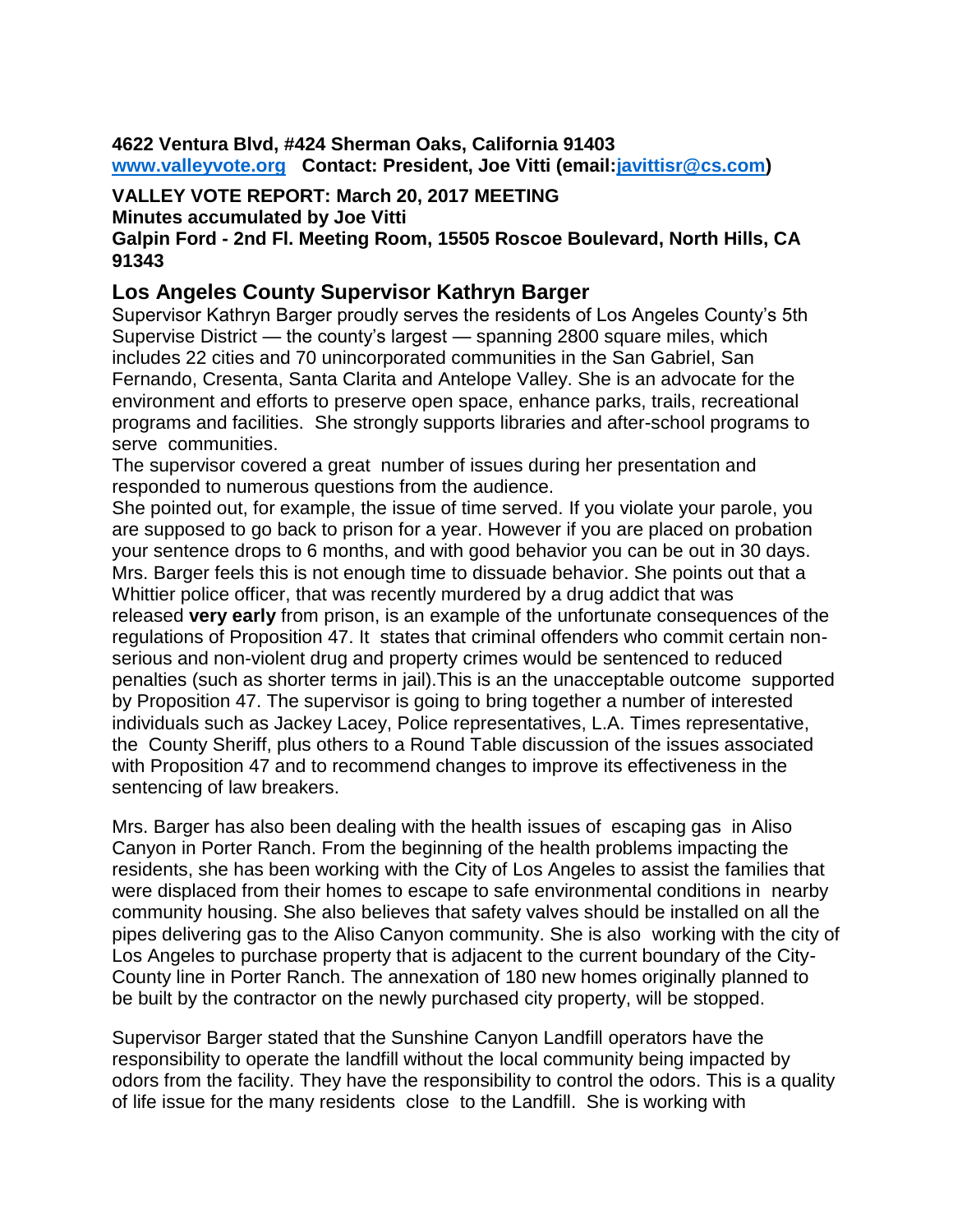City Council Member Mitch Englander to deal with the odor complaints from the community. She is planning a visit to the Sunshine Canyon landfill soon, to see for herself what the facility and the operations are all about.

--------------------------------------------------------------------------------------------------------------------------------------------

#### **Sharon Markenson**

Sharon Markenson is retired from the Los Angeles Unified School District where she taught secondary English/Language Arts for 35 years. She was trained to present information on climate issues by the Climate Reality Leadership Corps in Chicago in August 2013.Her presentation reviews the science of global warming, how climate change affects Earth's natural systems and contributes to extreme weather and what people can do about the problem right now.

Sharon pointed out that the U. S. and our western European allies have been burning coal and fossil fuels since the 1860's. So there is plenty of Carbon Dioxide in the atmosphere. Carbon Dioxide will last for a few hundred years in the atmosphere. At the recent United Nations Climate Summit in Paris 195 country's agreed to participate in reducing the effects of global warming. In the U.S. we are going ahead with the use of wind and solar systems to generate our power needs in place of coal that contributes significantly to global warming. At the conclusion of her remarks Sharon introduced the audience to the " Citizens Climate Lobby". The Web site for the organization is *[citizensclimatelobby.org](http://citizensclimatelobby.org/)*

*Citizens Climate Lobby is a non-profit, non-partisan, grassroots advocacy organization focused on national policies to address climate change. Our consistently respectful, non-partisan approach to climate education is designed to create a broad, sustainable foundation for climate action across all geographic regions and political inclinations. By building upon shared values rather than partisan divides, and empowering our supporters to work in keeping with the concerns of their local communities, we work towards the adoption of fair, effective, and sustainable climate change solutions. In order to generate the political will necessary for passage of our Carbon Free Proposal we train and support volunteers to build relationships with elected officials, the media and their local community.*

-------------------------------------------------------------------------------------------------------------------------------------------

## **Victor Viereck**

Opposite Results With AB 1506

On March 17, 2017 the California Assembly State Housing Committee had a supposed Hearing at 300 South Street regarding AB 1506. Most, if not all the Assembly members left before any of the public had a chance to speak.

The primary providers of most rental housing (apartments) are investors. While banks and other lenders provide a major portion of the funding, it's the investors who are responsible for repayment of the debt incurred. Besides covering costs, if investors cannot make an adequate profit, there is no reason for investments to be made. The Los Angeles Rent Stabilization Ordinance already **prevents owners from covering at least half of their costs** (not even including finance costs) of capital improvements. At least vacancy decontrol helps somewhat in covering such costs. If AB 1506 becomes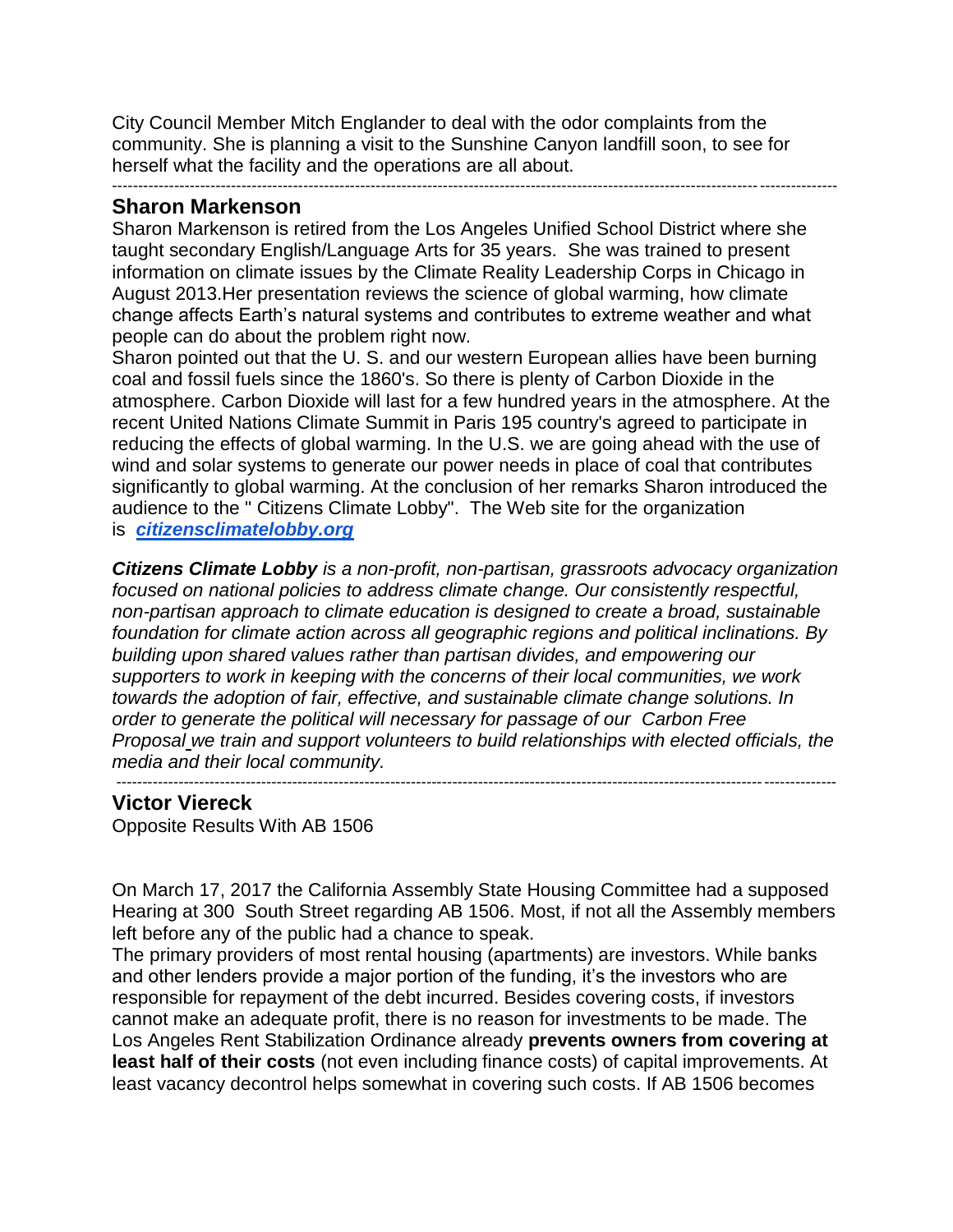law, the vacancy decontrol safeguard will be eliminated, converting profitable properties into loss operations.

The conversion into loss operations will create foreclosures, bankruptcies, and loss of potential investors. Not only does that kill the provision of very needed housing, it results in the loss of income tax revenue and property tax revenue.

Considering the foregoing, if AB 1506 becomes law, the opposite of its supposed intention (a complete loss) is the result and it becomes a statewide financial disaster. vicviereck@sbcglobal [818-985 9174](tel:(818)%20985-9174)

#### $-$

# **Ralph Kroy SUNSHINE CANYON LANDFILL**

Since my last report in February, the SCAQMD Hearing Board held another hearing on the Order for Abatement of Odors on March 1, 2017. As you know, the stipulated agreement reached on January 10, 2017, was a watered-down one, that only restricted the long-haul transfer trucks from bringing in garbage before9:00 a.m. However, at the same time they were ordered to: 1). Come back with a plan to reroute the curbside trash trucks that were still coming into the landfill before 9:00 a.m. 2). Complete 7 test grids at the landfill using Posi-Shell which is a part of the Intermediate Cover Enhancement Project (ICE), along with covering 20 other grids with additional dirt in the same area because those grids were exhibiting high methane gas emissions which impacted the community at night.

BFIC has a history of blaming others for their failures, and so it was no surprise when they said that the weather was so bad that they were unable to complete the 27 grids, and that no test information was available from the 7 test grids. The plan to reroute the curbside trash trucks turned out to be not a plan at all, but merely a rehash of the City of Los Angeles, Bureau of Sanitation's summary of the inconveniences and extra costs it would incur by not opening the landfill until9:00 a.m., and BFIC's summary of how many miles more they would have to travel, and the injustice caused to other communities by the greenhouse gases (GHG) caused by those extra miles.

To the surprise of the public, BFIC and the SCAQMD's attorneys, who were now making BFIC's case for them since it was a "stipulated order," the Board got fed up with the excuses, and ordered that effective, March 20<sup>th</sup>……. TODAY…. that the landfill will be "closed to all vehicles" until 9:00 a.m. Another Hearing is scheduled for March 29<sup>th</sup>.

## **OTHER ACTIONS**

Under an Order to Abate Odors issued by the County Department of Health Services on 11/09/16 BFIC has until March 30, 2017 to eliminate or drastically reduce the odors.

Under a NOV issued by County Regional Planning to BFIC on 10/09/16 for failure to provide information to the County Public Works, a Hearing was held on March 7, 2017, however, it was continued to May  $2^{nd}$  since Regional Planning would take 3-4 weeks to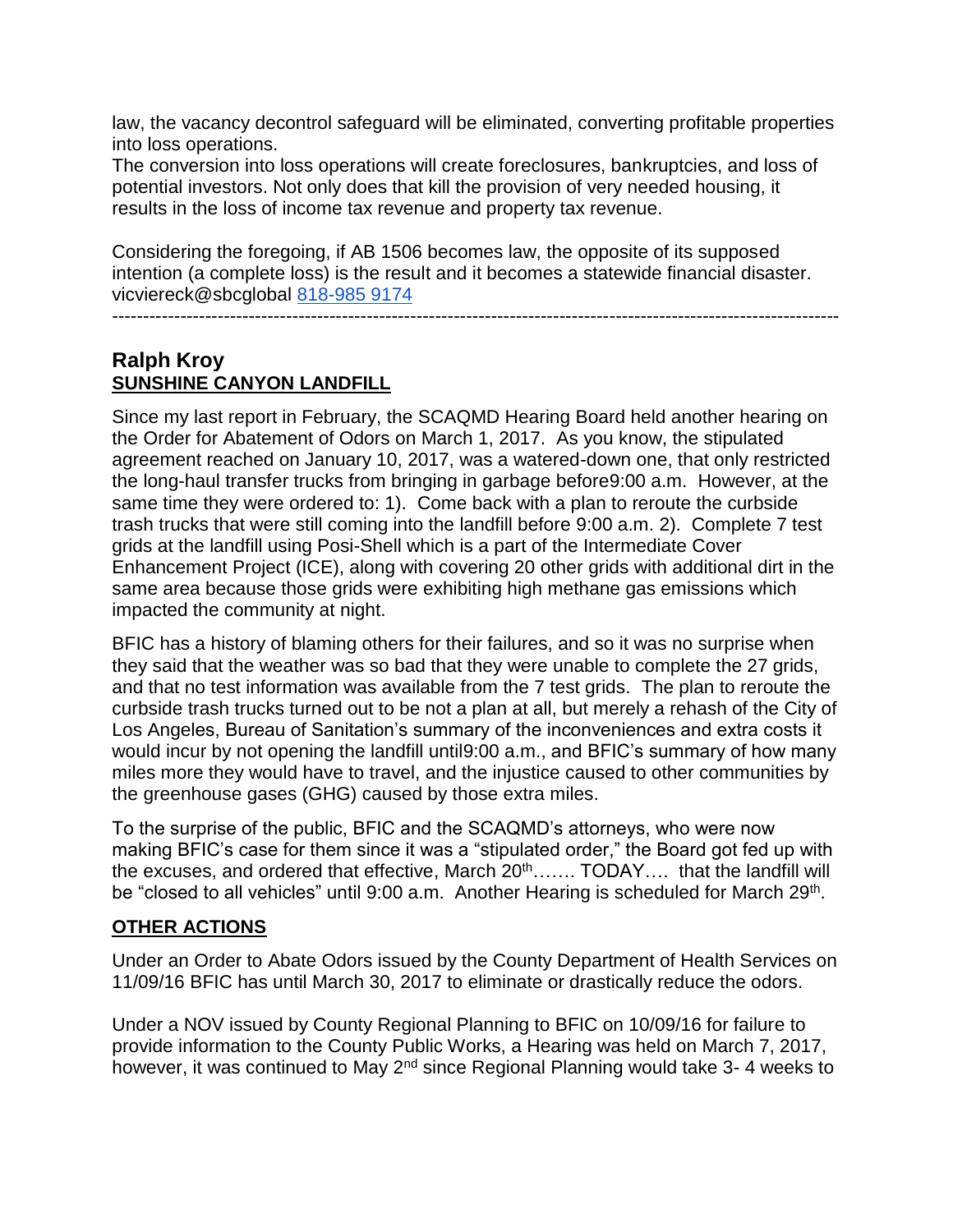comply with a Freedom of Information Act (FOIA) seeking exculpatory evidence. The fine levied that day if found guilty was  $$133,000 + $1,000$  per day until compliance.

Due to a failure of BFIC to close the landfill during the excessive rainstorms (29.64 inches of rain Oct 17, 2016 thru Feb 17, 2017 with over 10 inches both in January and the first few weeks of February 2017), the SCL-CAC is sending a letter to all agencies that oversee the landfill, asking who had the responsibility or the authority to close down the landfill which is a public nuisance, in order to prevent the infiltration of water into the waste mass, and the subsequent additional methane and odors that would be generated

(Wayde Hunter contributed to this report)

## **Ralph Kroy Ralph [Kroy@aol.com](mailto:Kroy@aol.com)**

---------------------------------------------------------------------------------------------------------------------

**David DeVoss**

# **Street Vendors in Los Angeles**

The L.A. Street Vendor Campaign contends that the city should not allow neighborhoods to totally prohibit sidewalk vending, nor require vendors to get permission from neighboring shops to do business outside. We disagree completely.

A business owner who pays property taxes, business taxes and personal income taxes should not be confronted by an unlicensed – and untaxed vendor selling a similar product on the sidewalk outside his store. Neither should a residential neighborhood like Pacoima be compelled to accept unregulated vendors and their customers who leave a trail of trash in their wake.

Witness what has happened along Candy Cane Lane in Woodland Hills that for more than 60 years delighted Valley residents with elaborate Christmas lights and decorations. Gone are the charities and community groups selling hot chocolate. Over the past three years, they've been replaced by unlicensed street vendors loudly flogging LED swords, princess wands, fried hot dogs and athletic shoes. Many residents won't